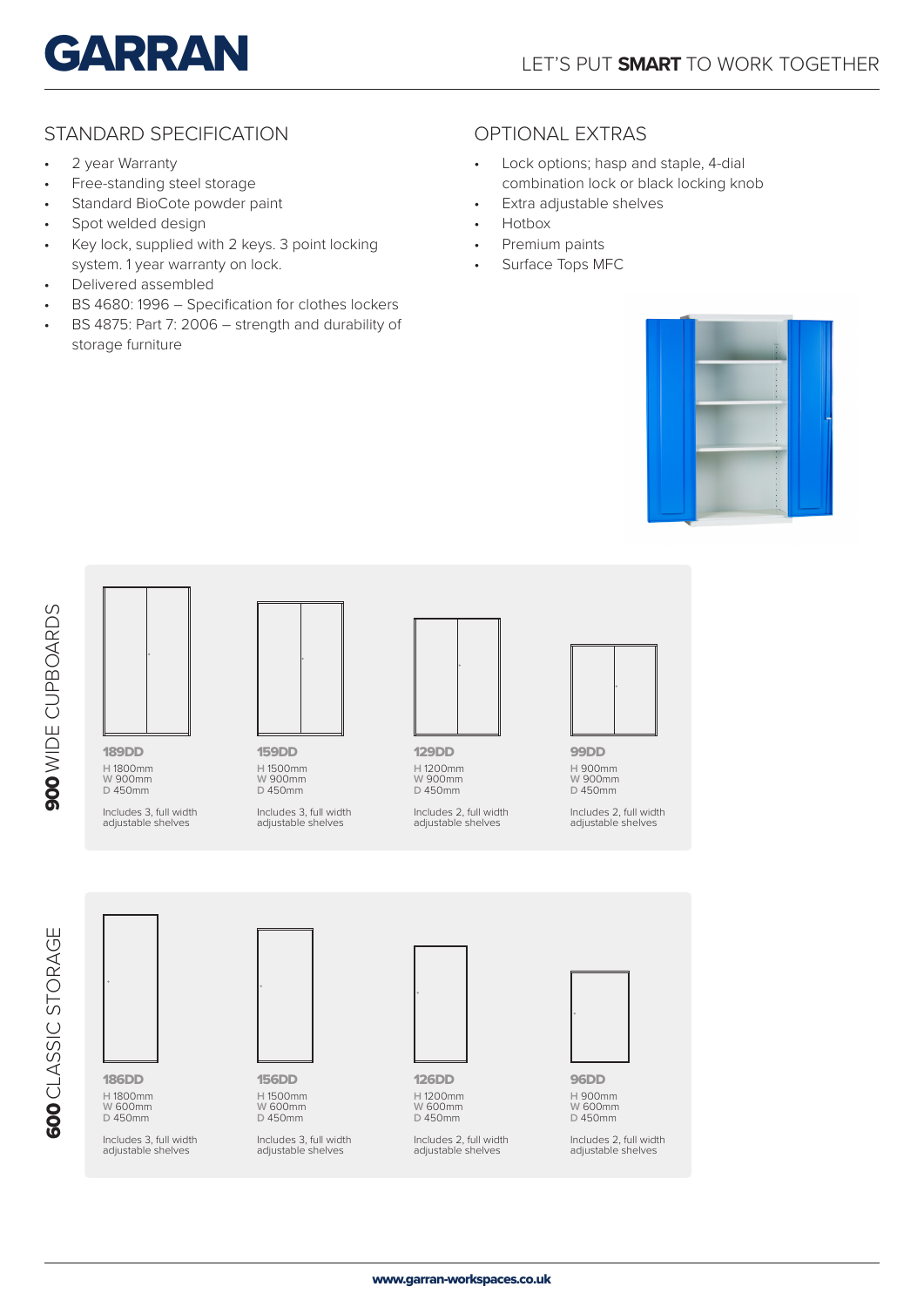



900 WIDE OPEN FRONT 900 WIDE OPEN FRONT

189OF **H** 1800mm

**W** 900mm **D** 450mm

Includes 3, full width adjustable shelves



159OF **H** 1500mm **W** 900mm **D** 450mm

Includes 3, full width adjustable shelves



129OF **H** 1200mm **W** 900mm **D** 450mm

Includes 2, full width adjustable shelves



99OF **H** 900mm **W** 900mm **D** 450mm

Includes 2, full width adjustable shelves

600 WIDE OPEN FRONT 600 WIDE OPEN FRONT

186OF **H** 1800mm **W** 600mm **D** 450mm

Includes 3, full width adjustable shelves



156OF **H** 1500mm **W** 600mm **D** 450mm

Includes 3, full width adjustable shelves



126OF **H** 1200mm **W** 600mm **D** 450mm

Includes 2, full width adjustable shelves



96OF **H** 900mm **W** 600mm **D** 450mm

Includes 2, full width adjustable shelves